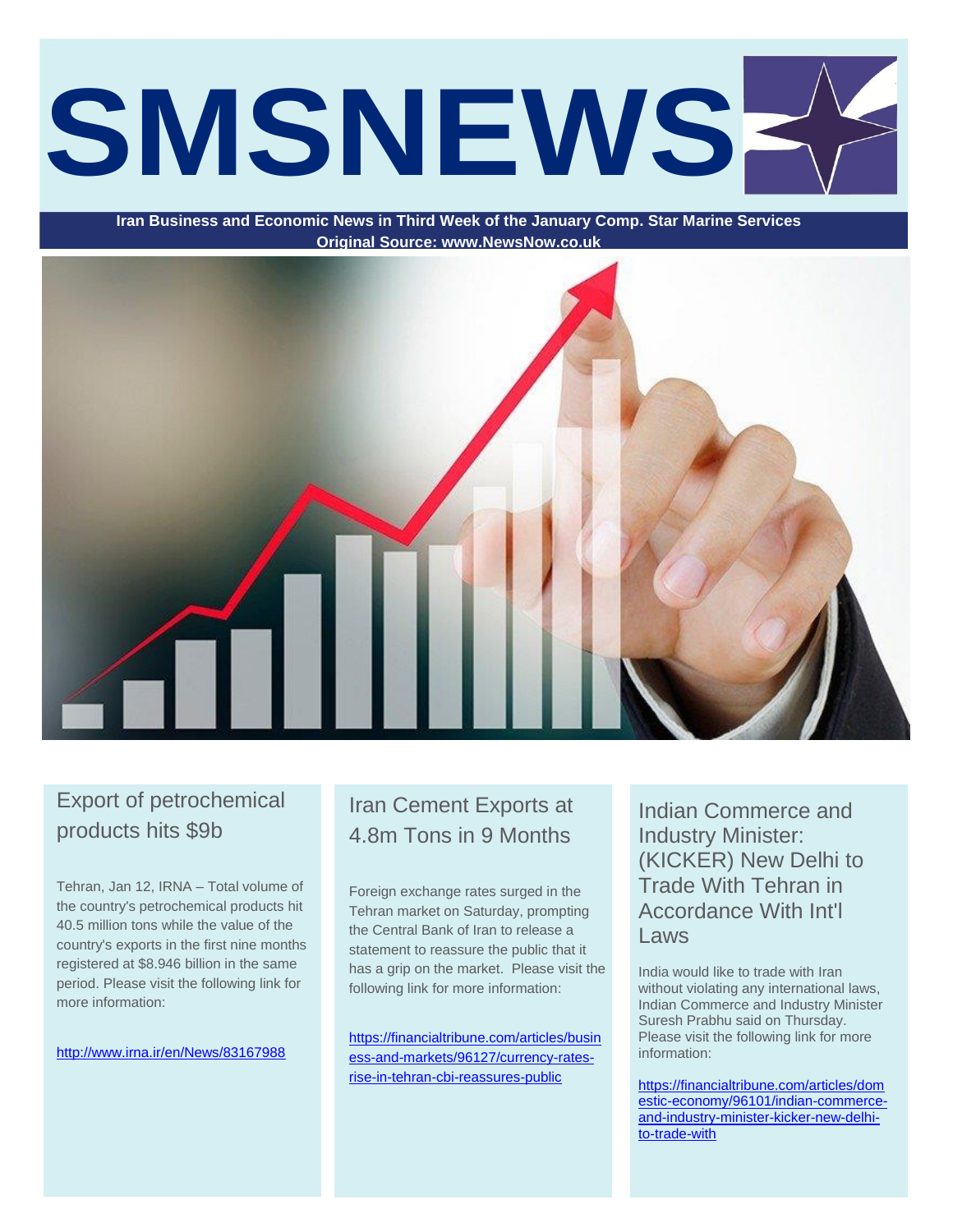# Beijing-Tehran economic ties durable, growing: China

Beijing, Jan 12, IRNA – China and Iran are great economic partners, and the two nations enjoy growing and durable economic relations, the spokesman for the Chinese ministry of commerce said on Saturday. Please visit the following link for more information:

#### <http://www.irna.ir/en/News/83167489>



#### Iran's Economy to Shrink, Before Ascending in 2020: World Bank

Latest World Bank projections show Iran's gross domestic product will continue to contract in 2019, before reversing gear in 2020. Please visit the following link for more information:

[https://financialtribune.com/articles/dome](https://financialtribune.com/articles/domestic-economy/96096/irans-economy-to-shrink-before-ascending-in-2020-world-bank) [stic-economy/96096/irans-economy-to](https://financialtribune.com/articles/domestic-economy/96096/irans-economy-to-shrink-before-ascending-in-2020-world-bank)[shrink-before-ascending-in-2020-world](https://financialtribune.com/articles/domestic-economy/96096/irans-economy-to-shrink-before-ascending-in-2020-world-bank)[bank](https://financialtribune.com/articles/domestic-economy/96096/irans-economy-to-shrink-before-ascending-in-2020-world-bank)

# Iran, China hold expert meeting on maritime railway transportation

Beijing, Jan 13, IRNA – The Iran-China expert meeting for reviewing challenges and opportunities of the two nations in developing cooperation in maritime and railway transportation was held in the Chinese southern city Iowa on Sunday. Please visit the following link for more information:

<http://www.irna.ir/en/News/83168621>

# Minerals, mining exports at \$7.2b in 9 months

TEHRAN- The value of Iran's minerals and mining exports stood at \$7.2 billion during the first nine months of the current Iranian calendar year (March 21-December 22, 2018), showing a one-percent growth from the figure of the same period of time in the past year. Please visit the following link for more information:

[https://www.tehrantimes.com/news/431](https://www.tehrantimes.com/news/431782/Minerals-mining-exports-at-7-2b-in-9-months) [782/Minerals-mining-exports-at-7-2b-in-](https://www.tehrantimes.com/news/431782/Minerals-mining-exports-at-7-2b-in-9-months)[9-months](https://www.tehrantimes.com/news/431782/Minerals-mining-exports-at-7-2b-in-9-months)

### German FM Heiko Maas: Iran Payment System Will Be Finalized Soon

Germany's foreign minister said he is hopeful Europe in the coming weeks will be able to finalize its long-promised payment channel for conducting trade with Iran. Please visit the following link for more information:

[https://financialtribune.com/articles/busin](https://financialtribune.com/articles/business-and-markets/96126/german-fm-heiko-maas-iran-payment-system-will-be-finalized-soon) [ess-and-markets/96126/german-fm](https://financialtribune.com/articles/business-and-markets/96126/german-fm-heiko-maas-iran-payment-system-will-be-finalized-soon)[heiko-maas-iran-payment-system-will-be](https://financialtribune.com/articles/business-and-markets/96126/german-fm-heiko-maas-iran-payment-system-will-be-finalized-soon)[finalized-soon](https://financialtribune.com/articles/business-and-markets/96126/german-fm-heiko-maas-iran-payment-system-will-be-finalized-soon)

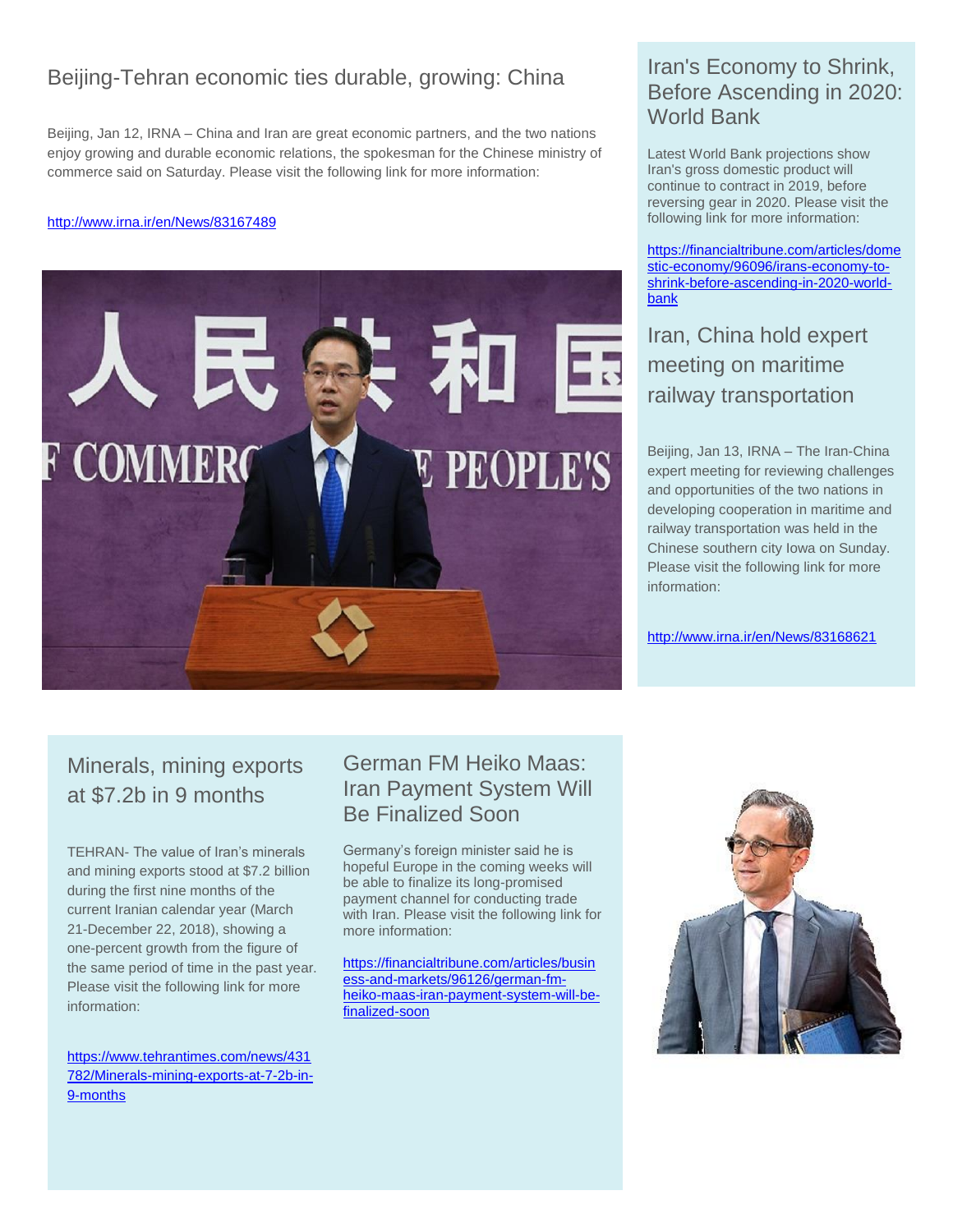#### Iran not concerned for importing needed goods: **Official**

Noshahr, Jan 13, IRNA – Iran is exporting and importing the needed goods without any concern despite the renewed US sanctions on the country, said the Managing-Director of Islamic Republic of Iran Shipping Lines (IRISL) on Sunday. Please visit the following link for more information:

<http://www.irna.ir/en/News/83169341>

#### East Azarbaijan Exports Top \$1.6b

East Azarbaijan Province exported 1.95 million tons of goods worth \$1.64 billion to 98 countries in the nine months to Dec. 21. Please visit the following link for more information:

[https://financialtribune.com/articles/dom](https://financialtribune.com/articles/domestic-economy/96138/east-azarbaijan-exports-top-16b) [estic-economy/96138/east-azarbaijan](https://financialtribune.com/articles/domestic-economy/96138/east-azarbaijan-exports-top-16b)[exports-top-16b](https://financialtribune.com/articles/domestic-economy/96138/east-azarbaijan-exports-top-16b)

# Slight Downtick in Iran's Aluminum Output

Iran's major aluminum producers' output stood at 249,017 tons during the nine months to Dec. 21, which indicates a 1% decrease compared with last year's corresponding period, the Iranian Mines and Mining Industries Development and Renovation Organization reported. Please visit the following link for more information:

[https://financialtribune.com/articles/dome](https://financialtribune.com/articles/domestic-economy/96136/slight-downtick-in-irans-aluminum-output) [stic-economy/96136/slight-downtick-in](https://financialtribune.com/articles/domestic-economy/96136/slight-downtick-in-irans-aluminum-output)[irans-aluminum-output](https://financialtribune.com/articles/domestic-economy/96136/slight-downtick-in-irans-aluminum-output)

#### Order registration period extended

TEHRAN- Iranian deputy industry minister informed of an agreement between his ministry and the Islamic Republic of Iran Customs Administration (IRICA) on extension of order registration period for importing goods from three months to six months, the portal of Iran Chamber of Commerce, Industries, Mines and Agriculture (ICCIMA) reported. Please visit the following link for more information:

[https://www.tehrantimes.com/news/43183](https://www.tehrantimes.com/news/431830/Order-registration-period-extended) [0/Order-registration-period-extended](https://www.tehrantimes.com/news/431830/Order-registration-period-extended)

#### Iran Produces Advanced Bitumen

TEHRAN (FNA)- Iranian researchers produced a new type of state-of-the-art bitumen based on the global standards whose quality can change based on the volume of traffic. Please visit the following link for more information:

http://en.farsnews.com/newstext.aspx?n n=13971025000634 Iran Produces Advanced Bitumen

TEHRAN (FNA)- Iranian researchers produced a new type of state-of-the-art bitumen based on the global standards whose quality can change based on the volume of traffic. Please visit the following link for more information:

[http://en.farsnews.com/newstext.aspx?n](http://en.farsnews.com/newstext.aspx?nn=13971025000634) [n=13971025000634](http://en.farsnews.com/newstext.aspx?nn=13971025000634)

#### Investments in industrial sector doubled in 8 months

TEHRAN- According to the data released by the Iranian industry minister, during the first eight months of the present Iranian year (March 21- November 21, 2018), some 384.36 trillion rials (about \$9.15 billion) of investments have been made in domestic industrial sector, IRNA reported on Sunday. Please visit the following link for more information:

[https://www.tehrantimes.com/news/4318](https://www.tehrantimes.com/news/431831/Investments-in-industrial-sector-doubled-in-8-months) [31/Investments-in-industrial-sector](https://www.tehrantimes.com/news/431831/Investments-in-industrial-sector-doubled-in-8-months)[doubled-in-8-months](https://www.tehrantimes.com/news/431831/Investments-in-industrial-sector-doubled-in-8-months)

#### Japan banks to resume Iran oil transactions

Major Japanese banks are set to resume Iranian oil transactions after receiving final regulatory clearance, paving the way for the country's refiners to begin loadings as early as this month, sources with direct knowledge of the matter told S&P Global Platts Tuesday. Please visit the following link for more information:

[http://www.iran](http://www.iran-daily.com/News/237391.html)[daily.com/News/237391.html](http://www.iran-daily.com/News/237391.html)

#### Iran's ECA Reports 62% Growth in Export Guarantees in 9 Months

The Export Guarantee Fund of Iran, a state-owned export credit agency, issued \$1.7 billion worth of guarantees for exporters of non-oil goods in the first nine months of current fiscal that ends in March, up 62% compared to the corresponding period last year, the EGFI chief said. Please visit the following link for more information:

[https://financialtribune.com/articles/busi](https://financialtribune.com/articles/business-and-markets/96171/irans-eca-reports-62-growth-in-export-guarantees-in-9-months) [ness-and-markets/96171/irans-eca](https://financialtribune.com/articles/business-and-markets/96171/irans-eca-reports-62-growth-in-export-guarantees-in-9-months)[reports-62-growth-in-export-guarantees](https://financialtribune.com/articles/business-and-markets/96171/irans-eca-reports-62-growth-in-export-guarantees-in-9-months)[in-9-months](https://financialtribune.com/articles/business-and-markets/96171/irans-eca-reports-62-growth-in-export-guarantees-in-9-months)

Ambassador: Iran, Azerbaijan should work to expand relations in 2019

Azerbaijani and Iranian investors are interested in cooperation in joint projects, Iranian Ambassador to Azerbaijan Javad Jahangirzadeh told Trend News Agency. Please visit the following link for more information:

[http://www.iran](http://www.iran-daily.com/News/237393.html)[daily.com/News/237393.html](http://www.iran-daily.com/News/237393.html)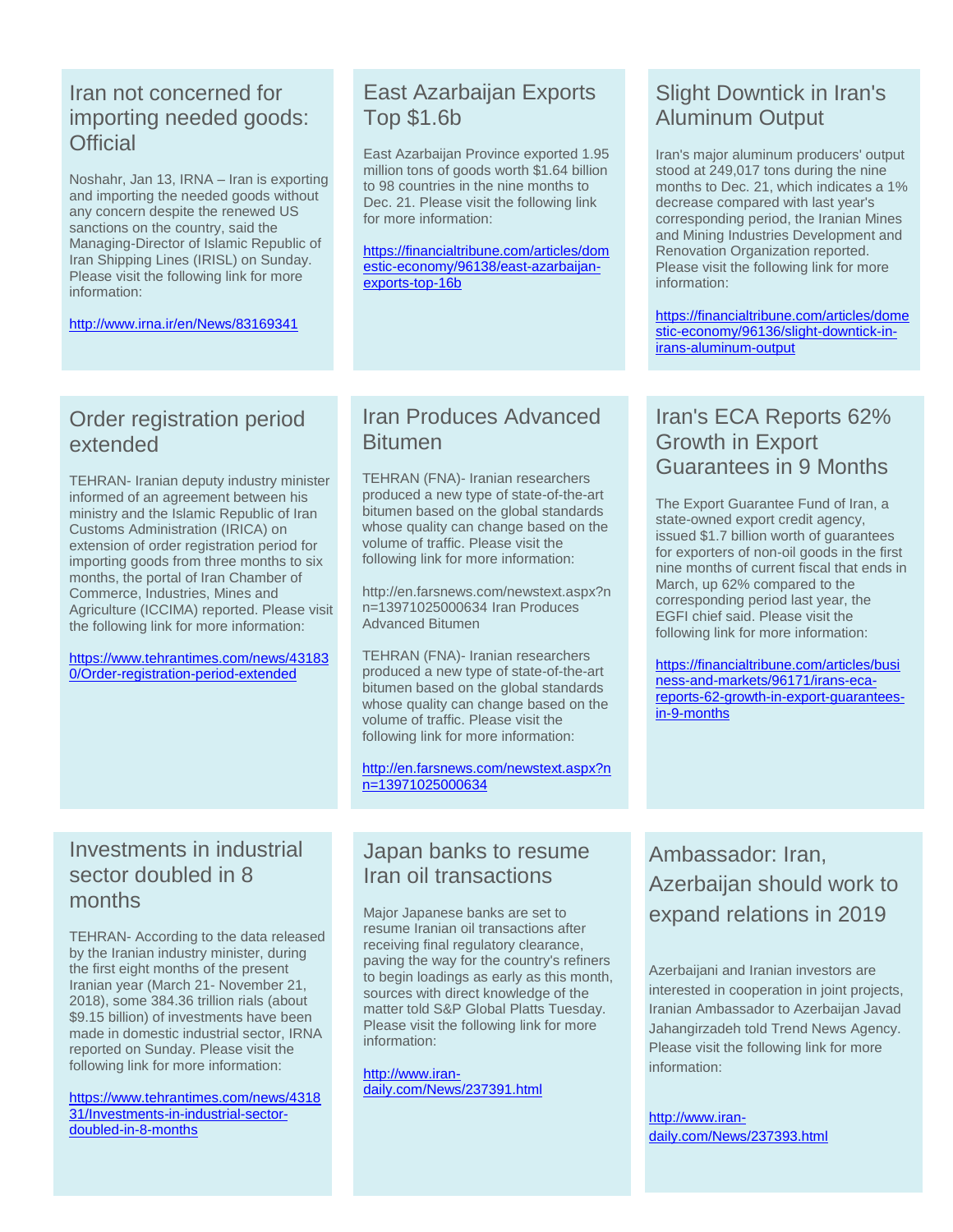#### Iran nine-month aluminum output tops 228,000 tons

Iranian aluminum smelters cast 228,314 tons of ingot during the first nine months of the current Iranian year (March 21- December 21, 2018). Please visit the following link for more information:

[http://www.iran](http://www.iran-daily.com/News/237392.html)[daily.com/News/237392.html](http://www.iran-daily.com/News/237392.html)

Traders Fear Europe's SPV May Not Fend Off US Sanctions on Iran: **Exclusive** 

As Iranian traders (and more broadly Europeans) wait for the launch of the long-awaited special purpose vehicle by European powers, some businesses fear that the trade mechanism may after all fail to shield Iran's trade from the long reach of US sanctions. Please visit the following link for more information:

[https://financialtribune.com/articles/busi](https://financialtribune.com/articles/business-and-markets/96201/traders-fear-europes-spv-may-not-fend-off-us-sanctions-on-iran) [ness-and-markets/96201/traders-fear](https://financialtribune.com/articles/business-and-markets/96201/traders-fear-europes-spv-may-not-fend-off-us-sanctions-on-iran)[europes-spv-may-not-fend-off-us](https://financialtribune.com/articles/business-and-markets/96201/traders-fear-europes-spv-may-not-fend-off-us-sanctions-on-iran)[sanctions-on-iran](https://financialtribune.com/articles/business-and-markets/96201/traders-fear-europes-spv-may-not-fend-off-us-sanctions-on-iran)



# Development of Kish Gas Field awarded to POGC

TEHRAN- Development of Kish Gas Field was awarded to Pars Oil and Gas company (POGC), Mohammad Meshkinfam, the company's managing director, announced. Please visit the following link for more information:

[https://www.tehrantimes.com/news/43191](https://www.tehrantimes.com/news/431911/Development-of-Kish-Gas-Field-awarded-to-POGC) [1/Development-of-Kish-Gas-Field](https://www.tehrantimes.com/news/431911/Development-of-Kish-Gas-Field-awarded-to-POGC)[awarded-to-POGC](https://www.tehrantimes.com/news/431911/Development-of-Kish-Gas-Field-awarded-to-POGC)

#### Economic activists want facilitation of ties with Iran

Sulaymaniyah, Jan 15, IRNA – Officials and economic activists in Sulaymaniyah province of Iraqi Kurdistan region have called for facilitation and promotion of economic relations with Iran. Please visit the following link for more information:

<http://www.irna.ir/en/News/83172324>

# Chinese investment in Abadan Refinery at \$2b

TEHRAN - Alireza Sadeq-Abadi, the managing director of National Iranian Oil Refining and Distribution Company (NIORDC) said China has already made some \$2 billion of investment in the development project of Abadan Refinery in southwest of Iran. Please visit the following link for more information:

[https://www.tehrantimes.com/news/4319](https://www.tehrantimes.com/news/431910/Chinese-investment-in-Abadan-Refinery-at-2b) [10/Chinese-investment-in-Abadan-](https://www.tehrantimes.com/news/431910/Chinese-investment-in-Abadan-Refinery-at-2b)[Refinery-at-2b](https://www.tehrantimes.com/news/431910/Chinese-investment-in-Abadan-Refinery-at-2b)



# Subsidized Imports Spur Smuggling of Essential Goods From Iran

Sugar cubes, tomato paste, rice, fish, eggs and many other products categorized by the government as "essential goods", importers of which get subsidized foreign currency, are now popping up in shops of neighboring countries. Please visit the following link for more information:

[https://financialtribune.com/articles/dom](https://financialtribune.com/articles/domestic-economy/96188/subsidized-imports-spur-smuggling-of-essential-goods-from-iran) [estic-economy/96188/subsidized](https://financialtribune.com/articles/domestic-economy/96188/subsidized-imports-spur-smuggling-of-essential-goods-from-iran)[imports-spur-smuggling-of-essential](https://financialtribune.com/articles/domestic-economy/96188/subsidized-imports-spur-smuggling-of-essential-goods-from-iran)[goods-from-iran](https://financialtribune.com/articles/domestic-economy/96188/subsidized-imports-spur-smuggling-of-essential-goods-from-iran)

#### Goods Transit via Iran Exceeds 7 Million Tons

More than 7.06 million tons of oil and non-oil commodities were transited through Iran's 32 land and marine borders during the first nine months of the current Iranian year (March 21-Dec. 21) to register a 4% rise compared with the corresponding period of last year. Please visit the following link for more information:

[https://financialtribune.com/articles/dome](https://financialtribune.com/articles/domestic-economy/96191/goods-transit-via-iran-exceeds-7-million-tons) [stic-economy/96191/goods-transit-via](https://financialtribune.com/articles/domestic-economy/96191/goods-transit-via-iran-exceeds-7-million-tons)[iran-exceeds-7-million-tons](https://financialtribune.com/articles/domestic-economy/96191/goods-transit-via-iran-exceeds-7-million-tons)